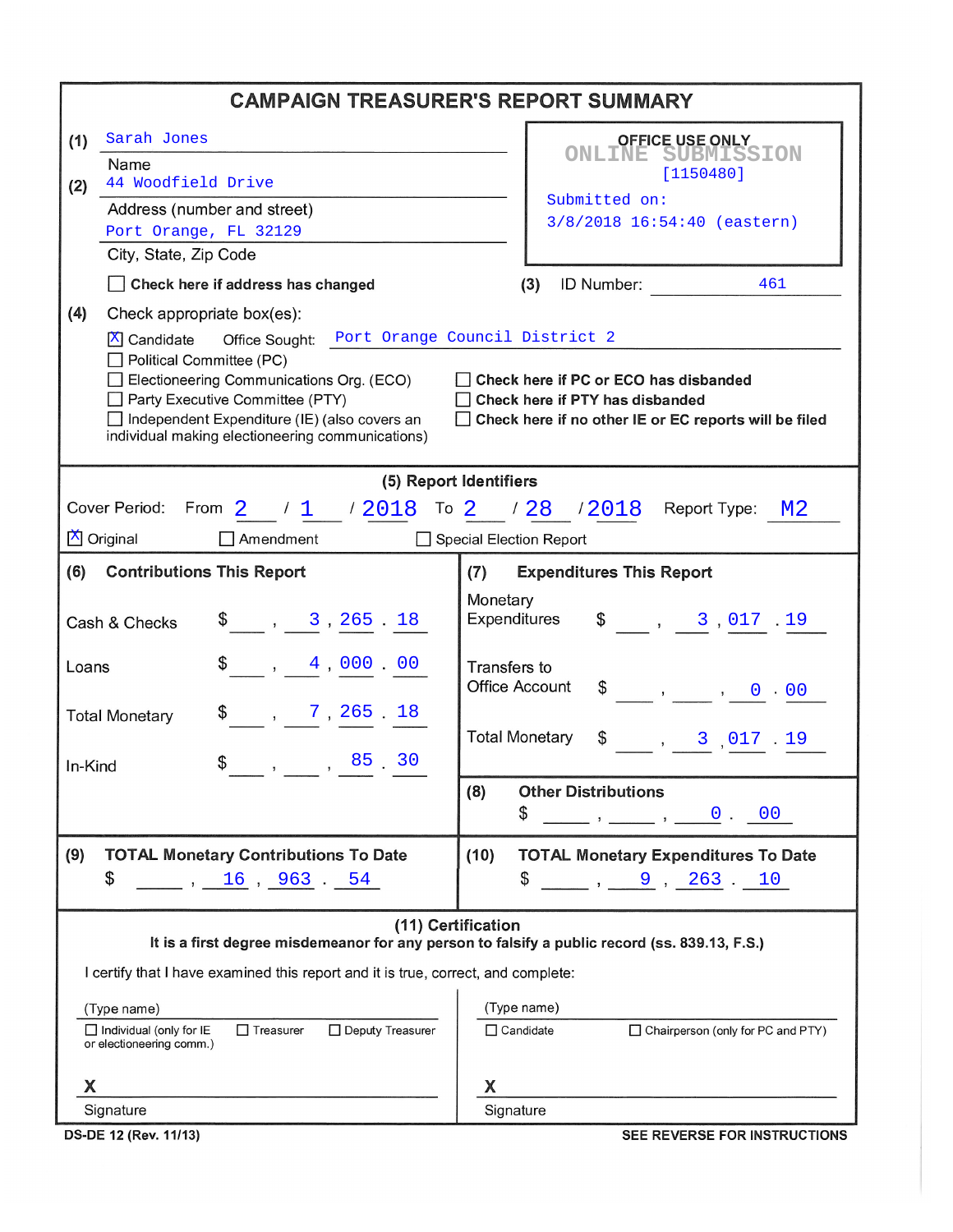|                                                            |                                                                                                                      | (2) I.D. Number $\frac{461}{\sqrt{10}}$<br>(1) Name $_{\text{Sarah-Jones}}$ |                           |                      |                        |           |            |  |  |
|------------------------------------------------------------|----------------------------------------------------------------------------------------------------------------------|-----------------------------------------------------------------------------|---------------------------|----------------------|------------------------|-----------|------------|--|--|
|                                                            | 2/1/2018                                                                                                             | 2/28/2018                                                                   |                           |                      |                        |           |            |  |  |
|                                                            | (3) Cover Period ____ / ____ / ____ through ____ / ____ / ____ (4) Page $\frac{1}{\sqrt{2}}$ of $\frac{5}{\sqrt{2}}$ |                                                                             |                           |                      |                        |           |            |  |  |
| (5)<br>Date                                                | (7)<br>Full Name                                                                                                     |                                                                             | (8)                       | (9)                  | (10)                   | (11)      | (12)       |  |  |
| (6)<br>Sequence<br>Number                                  | (Last, Suffix, First, Middle)<br>Street Address &<br>City, State, Zip Code                                           | Type                                                                        | Contributor<br>Occupation | Contribution<br>Type | In-kind<br>Description | Amendment | Amount     |  |  |
| 2/2/2018<br>$\frac{1}{\sqrt{2}}$<br>$\mathbf{1}$           | Maul, William L<br>414 Sweet Bay Ave<br>New Smyrna Beach, FL 32166                                                   | T.                                                                          |                           | CH                   |                        |           | \$25.00    |  |  |
| 2/1/2018<br>$\sqrt{1}$<br>$\overline{2}$                   | Powers, Ted R<br>6204 Ranier Circle<br>Port Orange, FL 32127                                                         | T.                                                                          |                           | CH                   |                        |           | \$25.00    |  |  |
| 2/8/2018<br>3                                              | Jones, Sarah J<br>44 Woodfield Dr<br>Port Orange, FL 32129                                                           | S                                                                           | retired                   | <b>LO</b>            |                        |           | \$4,000.00 |  |  |
| 2/3/2018<br>$\mathcal{L}$<br>$\sqrt{ }$<br>4               | Harris, Jerome<br>5403 Cordgrass Bend Ln<br>Port Orange, FL 32128                                                    | T.                                                                          |                           | CH                   |                        |           | \$50.00    |  |  |
| 2/4/2018<br>5                                              | Freeman, David<br>142 Gary Ave<br>Oak Hill, FL 32759                                                                 | $\mathbf{I}$                                                                |                           | CH                   |                        |           | \$25.00    |  |  |
| 2/10/2018<br>$\prime$<br>$\prime$<br>6                     | Berkman, Louise<br>289 Windsor Rd<br>Englewood, NJ 07631                                                             | I.                                                                          |                           | CH                   |                        |           | \$100.00   |  |  |
| 2/10/2018<br>$\mathcal{I}$ $\mathcal{I}$<br>$\overline{7}$ | Borghorst, Melissa<br>2001 Orange Hammock Rd<br>DeLeon Springs, FL 32130                                             | I.                                                                          |                           | CH                   |                        |           | \$25.00    |  |  |
| 2/9/2018<br>$\prime$<br>$\sqrt{2}$<br>8                    | Munroe, Kathleen A<br>217 Surf Scooter Dr<br>Daytona Beach, FL 3219                                                  | I.                                                                          |                           | CH                   |                        |           | \$25.00    |  |  |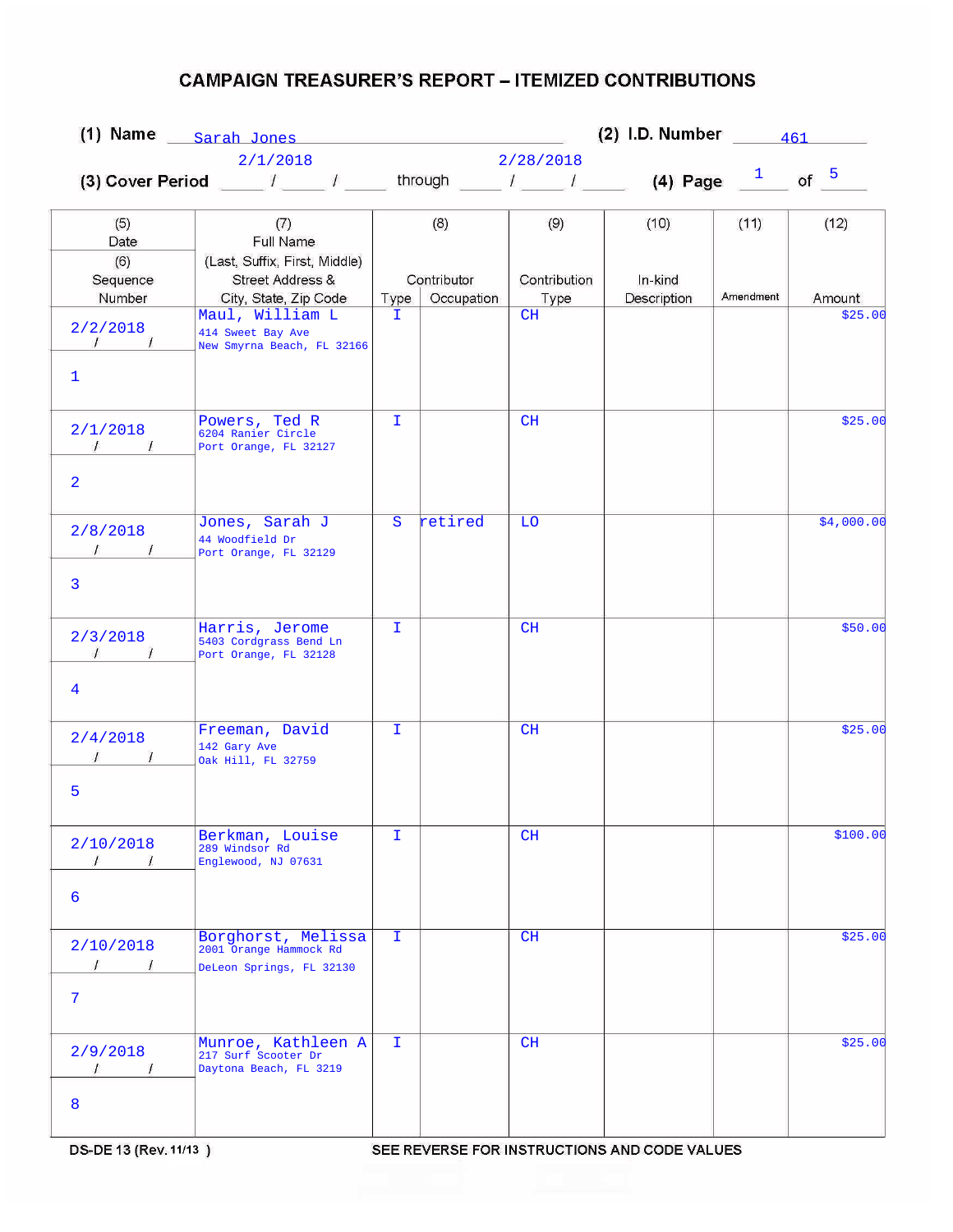|                                                                  | $(1)$ Name $_{\text{Sarah Jones}}$                                         |              |                           |                      | (2) I.D. Number $\frac{461}{\sqrt{2}}$ |           |          |  |  |
|------------------------------------------------------------------|----------------------------------------------------------------------------|--------------|---------------------------|----------------------|----------------------------------------|-----------|----------|--|--|
|                                                                  | 2/1/2018                                                                   |              |                           | 2/28/2018            |                                        |           |          |  |  |
|                                                                  |                                                                            |              |                           |                      |                                        |           | of $5$   |  |  |
| (5)<br>Date                                                      | (7)<br>Full Name                                                           |              | (8)                       | (9)                  | (10)                                   | (11)      | (12)     |  |  |
| (6)<br>Sequence<br>Number                                        | (Last, Suffix, First, Middle)<br>Street Address &<br>City, State, Zip Code | Type         | Contributor<br>Occupation | Contribution<br>Type | In-kind<br>Description                 | Amendment | Amount   |  |  |
| 2/14/2018<br>$\mathcal{L}$<br>9                                  | Barnes, Steven<br>400 West Crystal Dr<br>Sanford, FL 32773                 | T.           |                           | CH                   |                                        |           | \$50.00  |  |  |
| 2/14/2018<br>$\sqrt{1}$<br>10 <sup>°</sup>                       | Berdeguez, Nicholas<br>1315 Crepe Myrtle Lane<br>Port Orange, FL 32128     | Œ.           |                           | CH                   |                                        |           | \$100.00 |  |  |
| 2/21/2018<br>$\frac{1}{\sqrt{2}}$<br>11                          | Wiesenthal, Lee<br>2166 Crane Lakes Blvd<br>Port Orange, FL 32128          | T.           |                           | CH                   |                                        |           | \$50.00  |  |  |
| 2/15/2018<br>$\mathcal{L}$<br>$\frac{1}{2}$<br>$12 \overline{ }$ | Fransetta, Antonio<br>8429 St Johns Ct<br>Wellington, FL 33414             | T.           | retired                   | CH                   |                                        |           | \$200.00 |  |  |
| 2/15/2018<br>13                                                  | Kromraj, Jeffery<br>328 Jane Ann St<br>Port Orange, FL 32127               | $\mathbf{I}$ |                           | CH                   |                                        |           | \$50.00  |  |  |
| 2/15/2018<br>-1<br>$\overline{L}$<br>14                          | Johnston, Rebecca<br>761 Foxhound Dr<br>Port Orange, FL 32128              | I.           |                           | CH                   |                                        |           | \$100.00 |  |  |
| 2/16/2018<br>$\sqrt{ }$<br>$\sqrt{1}$<br>15                      | Adkins, Charlotte<br>107 West VanBuren St<br>Apt 4<br>Oswego, NY 13126     | I.           |                           | CH                   |                                        |           | \$25.00  |  |  |
| 2/17/2018<br>$\prime$<br>$\overline{\phantom{a}}$<br>16          | Allen, Christine J<br>2929 Gaslight Dr<br>South Daytona, FL 32119          | I.           |                           | CH                   |                                        |           | \$100.00 |  |  |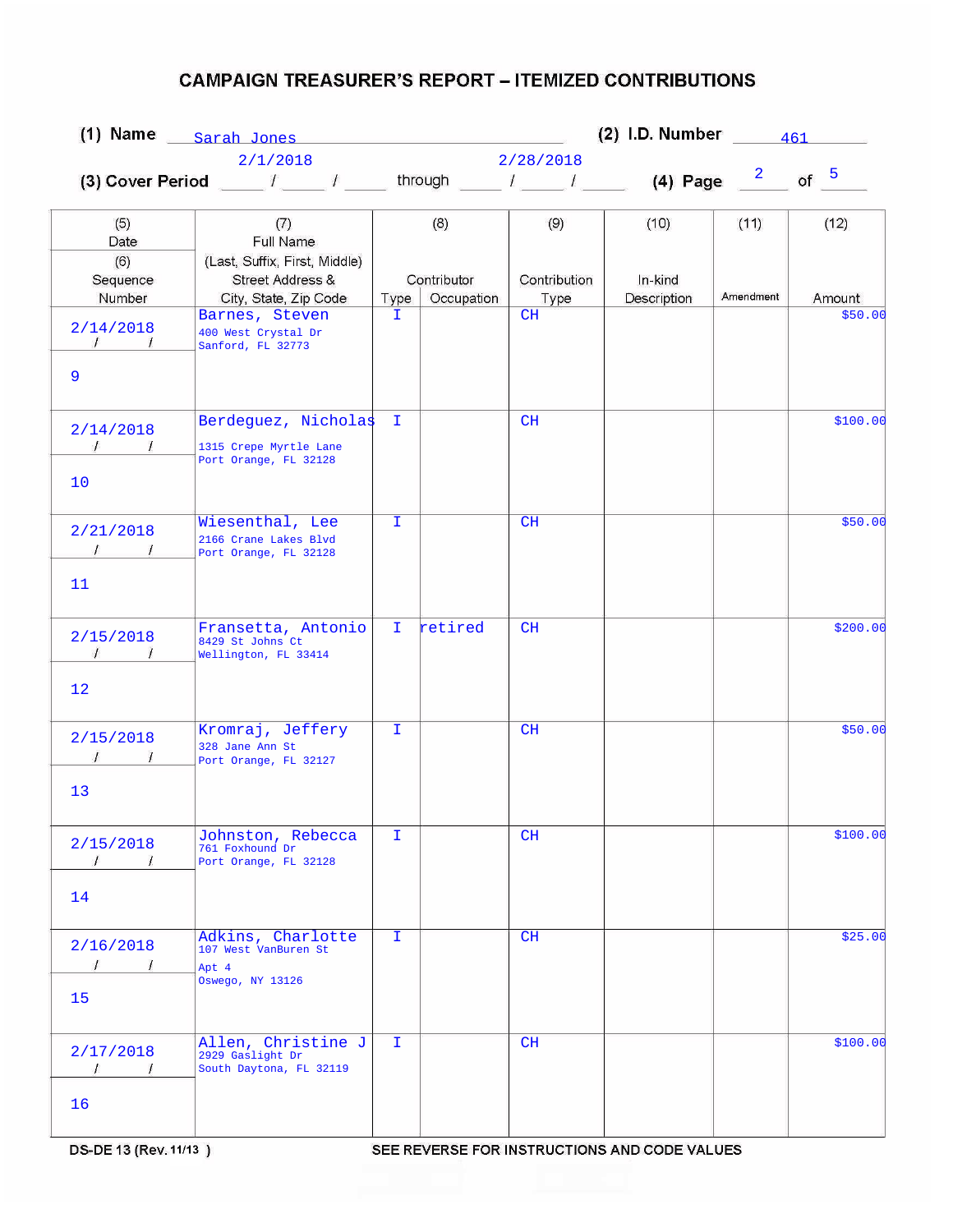|                                                   | $(1)$ Name $_{\text{Sarah-Jones}}$                                                             |              |                           | (2) I.D. Number $\frac{461}{\sqrt{2}}$ |                        |           |          |
|---------------------------------------------------|------------------------------------------------------------------------------------------------|--------------|---------------------------|----------------------------------------|------------------------|-----------|----------|
|                                                   | 2/1/2018                                                                                       |              |                           | 2/28/2018                              |                        |           |          |
|                                                   | (3) Cover Period ____ $l$ ____ $l$ ____ through ____ $l$ ____ $l$ _____ (4) Page $\frac{3}{2}$ |              |                           |                                        |                        |           | of $5$   |
| (5)<br>Date                                       | (7)<br>Full Name                                                                               |              | (8)                       | (9)                                    | (10)                   | (11)      | (12)     |
| (6)<br>Sequence<br>Number                         | (Last, Suffix, First, Middle)<br>Street Address &<br>City, State, Zip Code                     | Type         | Contributor<br>Occupation | Contribution<br>Type                   | In-kind<br>Description | Amendment | Amount   |
| 2/17/2018<br>$\mathcal{L}$<br>17                  | Brand, James G<br>24 Highland Rd<br>Genesseo, NY 14454                                         | T.           |                           | CH                                     |                        |           | \$50.00  |
| 2/17/2018<br>$\sqrt{1}$<br>18                     | Mumpower, Denise<br>1603 S Riverside Dr<br>Edgewater, FL 32132                                 | T.           |                           | CH                                     |                        |           | \$25.00  |
| 2/19/2018<br>$\frac{1}{\sqrt{2}}$<br>19           | Petkus, Katharine<br>5619 Bald Eagle Dr<br>Port Orange, FL 32128                               | I.           |                           | CH                                     |                        |           | \$25.00  |
| 2/23/2018<br>$\mathcal{L}$<br>$\frac{1}{2}$<br>20 | Jansen, Tracy L<br>963 Tall Pine Dr<br>Port Orange, FL 32127                                   | T.           |                           | CH                                     |                        |           | \$100.00 |
| 2/23/2018<br>21                                   | Jacobsen, David<br>3019 Windy Hill Lane<br>Tallahassee, FL 32308                               | $\mathbf{I}$ |                           | CH                                     |                        |           | \$20.00  |
| 2/24/2018<br>$\prime$<br>I<br>22                  | Tuliano, Lorraine<br>112 South Palermo Ave<br>Orlando, FL 32825                                | I.           |                           | CH                                     |                        |           | \$25.00  |
| 2/24/2018<br>$\prime$<br>$\sqrt{ }$<br>23         | Brown, Carol<br>6199 Secret Lake Dr<br>Port Orange, FL 32128                                   | I.           |                           | CH                                     |                        |           | \$25.00  |
| 2/24/2018<br>$\sqrt{ }$<br>$\sqrt{ }$<br>24       | Hilderbrandt,<br>Elizabeth R<br>48 Silk Moss Court<br>South Daytona, FL 32119                  | I.           |                           | CH                                     |                        |           | \$20.18  |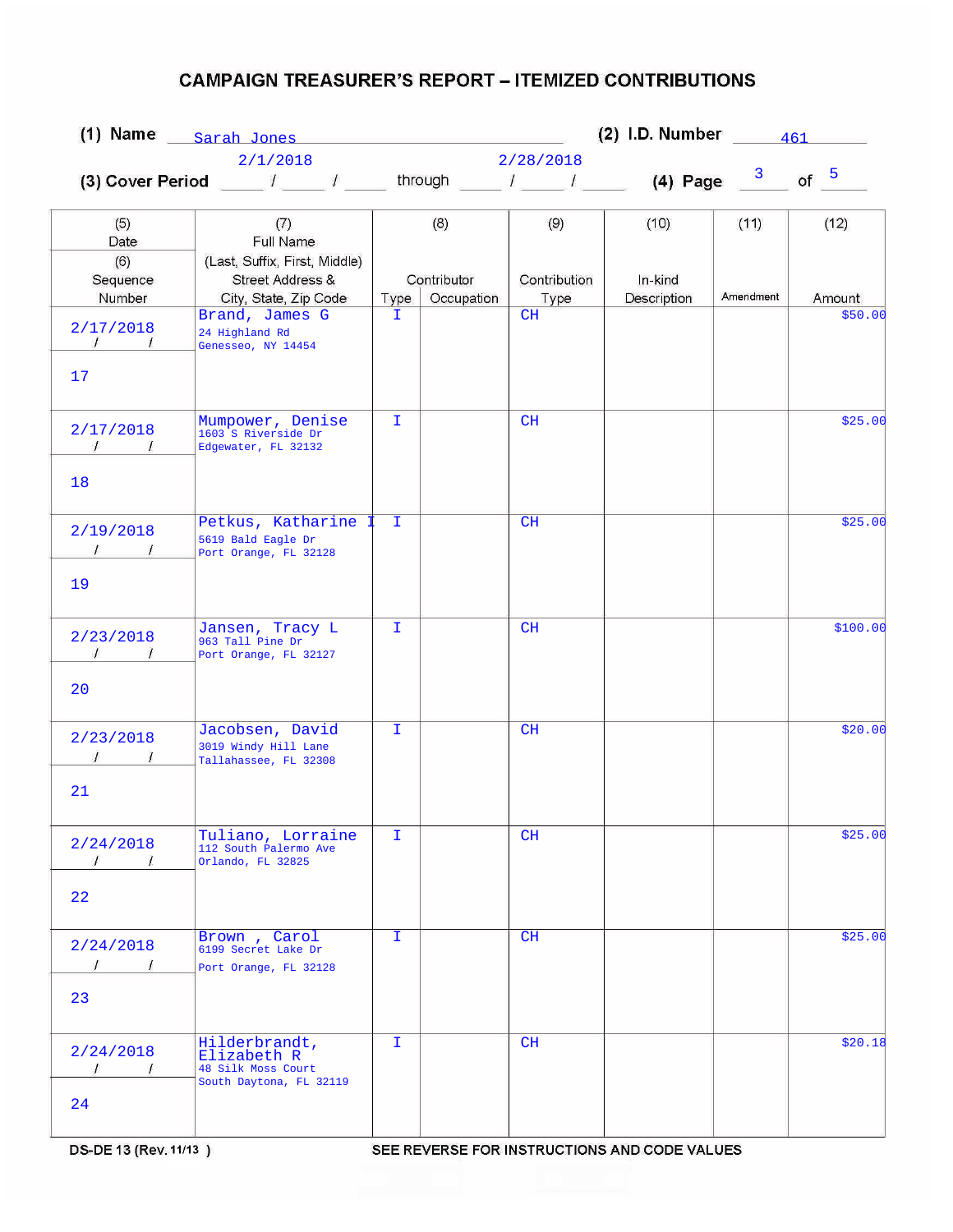|                                                 |                                                                                                     | (2) I.D. Number $\frac{461}{26}$<br>$(1)$ Name $_{\text{Sarah-Jones}}$ |                           |                      |                        |           |          |  |  |
|-------------------------------------------------|-----------------------------------------------------------------------------------------------------|------------------------------------------------------------------------|---------------------------|----------------------|------------------------|-----------|----------|--|--|
|                                                 | 2/1/2018                                                                                            |                                                                        |                           | 2/28/2018            |                        |           |          |  |  |
|                                                 | (3) Cover Period _____ / _____ / ______ through _____ / _____ / _____ (4) Page $\frac{4}{\sqrt{2}}$ |                                                                        |                           |                      |                        |           | of $5$   |  |  |
| (5)<br>Date                                     | (7)<br>Full Name                                                                                    |                                                                        | (8)                       | (9)                  | (10)                   | (11)      | (12)     |  |  |
| (6)<br>Sequence<br>Number                       | (Last, Suffix, First, Middle)<br>Street Address &<br>City, State, Zip Code                          | Type                                                                   | Contributor<br>Occupation | Contribution<br>Type | In-kind<br>Description | Amendment | Amount   |  |  |
| 2/19/2018<br>$\sqrt{2}$<br>25                   | Greene, Maureen<br>5411 Canna Ct<br>Port Orange, FL 32128                                           | T.                                                                     |                           | CH                   |                        |           | \$25.00  |  |  |
| 2/19/2018<br>$\sqrt{2}$<br>1<br>26              | FL Alliance for<br>Retired Americ,<br>12773 W Forest Hill Blvd<br>Suite 211<br>Wellington, FL 33414 | $\Omega$                                                               |                           | CH                   |                        |           | \$100.00 |  |  |
| 2/22/2018<br>27                                 | Harr, Marion<br>15 Kastor Ave<br>Camillus, NY 13031                                                 | I.                                                                     |                           | CH                   |                        |           | \$20.00  |  |  |
| 2/22/2018<br>$\sqrt{ }$<br>$\frac{1}{2}$        | Wilt, Christine<br>412 Brookfield Terrace<br>Deland, FL 32724                                       | T.                                                                     |                           | CH                   |                        |           | \$75.00  |  |  |
| 28<br>2/22/2018<br>29                           | Lee, Faith B<br>6472 Renaissance Dr<br>Port Orange, FL 32129                                        | $\mathbf{I}$                                                           |                           | CH                   |                        |           | \$100.00 |  |  |
| 2/26/2018<br>$\prime$<br>$\iota$<br>30          | Ewanicki, Jean<br>926 Duncan Rd<br>South Daytona, FL 32119                                          | I.                                                                     |                           | CH                   |                        |           | \$25.00  |  |  |
| 2/26/2018<br>$\sqrt{ }$<br>$\overline{1}$<br>31 | Pough, Donna<br>1119 Ojus Ct<br>Deltona, FL 32725                                                   | I.                                                                     |                           | CH                   |                        |           | \$25.00  |  |  |
| 2/26/2018<br>$\prime$<br>$\sqrt{ }$<br>32       | Feld, Jane<br>528 Allen St<br>Syracuse, Ny 13210                                                    | I.                                                                     |                           | CH                   |                        |           | \$55.00  |  |  |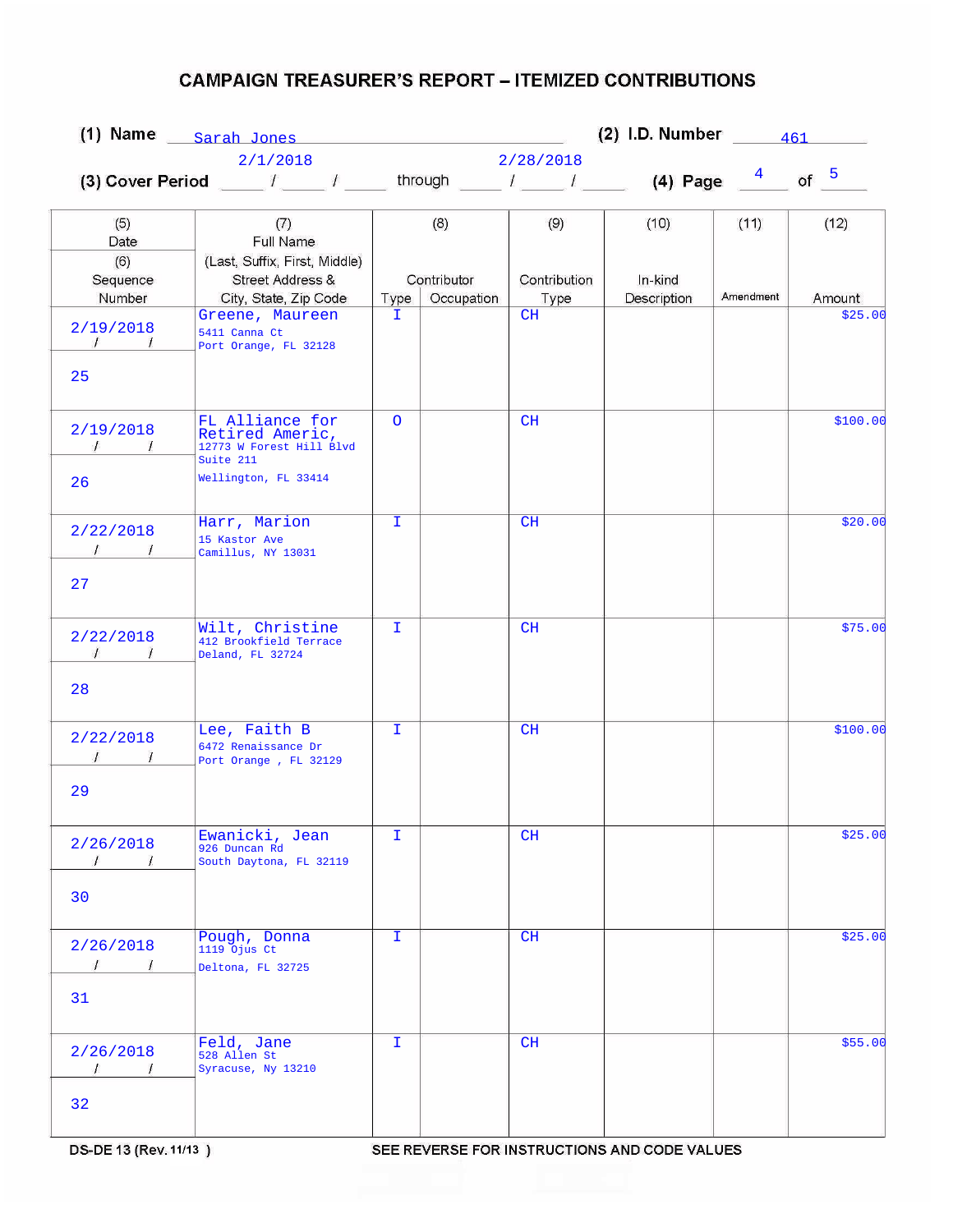|                                                   |                                                                                       | $(2)$ I.D. Number<br>(1) Name $_{\text{Sarah Jones}}$ |                           |                      |                                                           |                | 461        |  |  |  |
|---------------------------------------------------|---------------------------------------------------------------------------------------|-------------------------------------------------------|---------------------------|----------------------|-----------------------------------------------------------|----------------|------------|--|--|--|
|                                                   | 2/1/2018                                                                              |                                                       | 2/28/2018                 |                      |                                                           |                |            |  |  |  |
|                                                   | (3) Cover Period $\sqrt{2}$                                                           |                                                       |                           |                      | through $\begin{array}{ccc} & I & I \end{array}$ (4) Page | 5 <sub>1</sub> | of $5$     |  |  |  |
| (5)<br>Date                                       | (7)<br>Full Name                                                                      |                                                       | (8)                       | (9)                  | (10)                                                      | (11)           | (12)       |  |  |  |
| (6)<br>Sequence<br>Number                         | (Last, Suffix, First, Middle)<br>Street Address &<br>City, State, Zip Code            | Type                                                  | Contributor<br>Occupation | Contribution<br>Type | In-kind<br>Description                                    | Amendment      | Amount     |  |  |  |
| 2/26/2018<br>$\mathcal{L}$<br>33                  | Clinton, Robert<br>4210 Liza Clinton Rd<br>Edgewater, FL 32141                        | I.                                                    |                           | CA                   |                                                           |                | \$50.00    |  |  |  |
| 2/26/2018<br>$\sqrt{1}$<br>34                     | Persis, Carl<br>3 Tidewater Dr<br>Ormond Beach, FL 32174                              | $\mathbf I$                                           |                           | CH                   |                                                           |                | \$25.00    |  |  |  |
| 2/26/2018<br>35                                   | Katz, Barbara<br>1916 Harbourside Dr<br><b>Unit 803</b><br>Longboat Key, FL 34228     | T.                                                    |                           | CH                   |                                                           |                | \$25.00    |  |  |  |
| 2/26/2018<br>$\mathcal{I}$<br>$\mathcal{I}$<br>36 | IBEW Local 756 PAC<br>Fund,<br>5901 S Williamson Blvd<br>Port Orange, FL 32128        | F                                                     | union                     | CH                   |                                                           |                | \$500.00   |  |  |  |
| 2/27/2018<br>37                                   | Laborers Local<br>Union 517,<br>Political League<br>580 Irene St<br>Orlando, FL 32805 | $\mathbf F$                                           | union                     | CH                   |                                                           |                | \$1,000.00 |  |  |  |
| 2/2/2018<br>$\prime$<br>38                        | Jones, Sarah<br>44 Woodfield Dr<br>Port Orange, FL 32129                              | I                                                     |                           | IΚ                   | website<br>registrati<br>on                               |                | \$21.98    |  |  |  |
| 2/28/2018<br>$\mathcal I$<br>$\sqrt{1}$<br>39     | Jones, Sarah<br>44 Woodfield Dr<br>Port Orange, FL 32129                              | I.                                                    |                           | IK                   | $g$ -suite<br><b>basic</b><br>usage                       |                | \$2.32     |  |  |  |
| 2/21/2018<br>$\sqrt{ }$<br>$\prime$<br>40         | Jones, Sarah<br>44 Woodfield Dr<br>Port Orange, FL 32129                              | I.                                                    |                           | IK.                  | postage                                                   |                | \$61.00    |  |  |  |